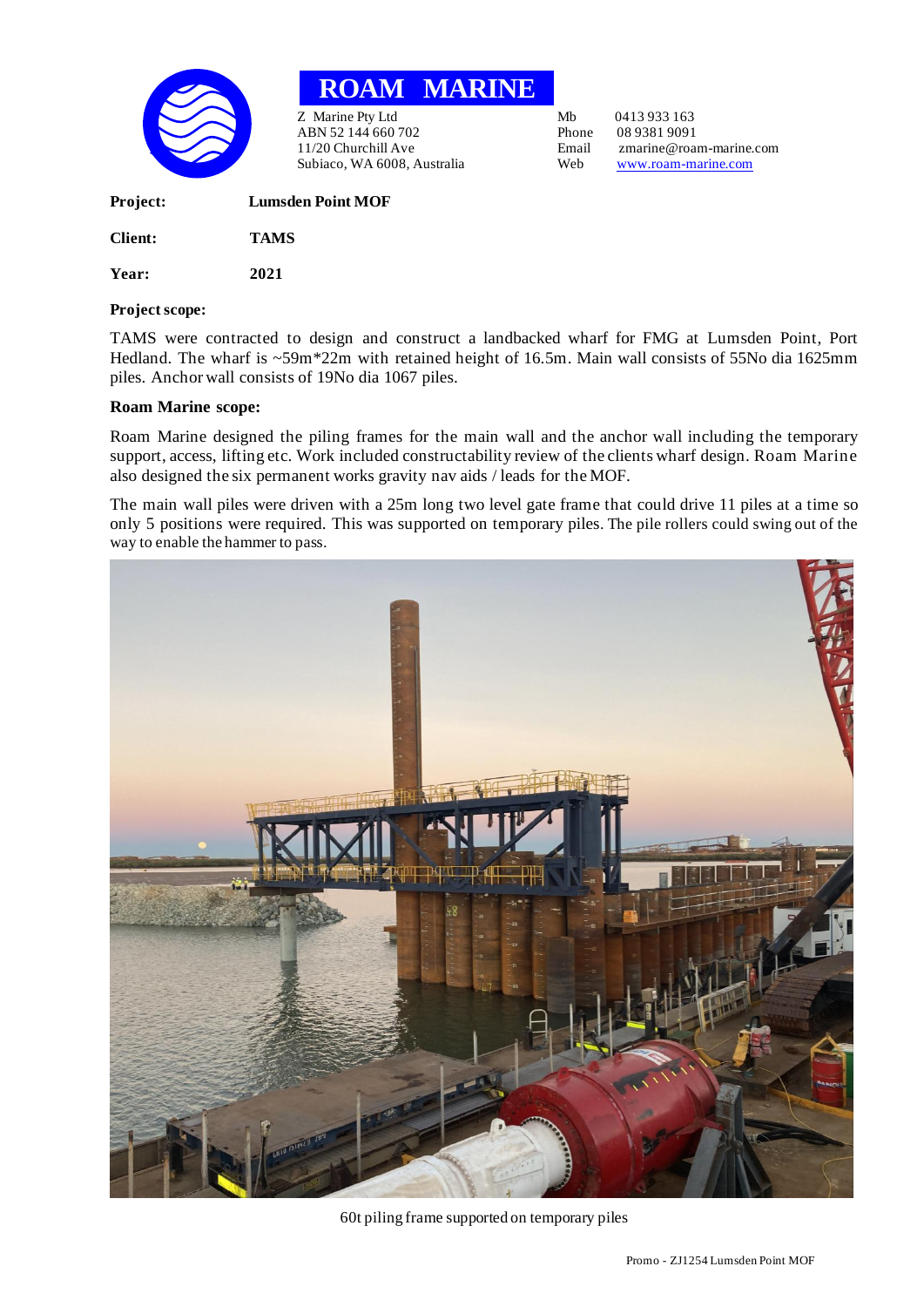The pile fame for the anchor wall piles was a single level gate supported on the barge on the mud flat.



Driving the anchor piles off side of barge five at a time



Backfilling behind the anchor wall + tie installation